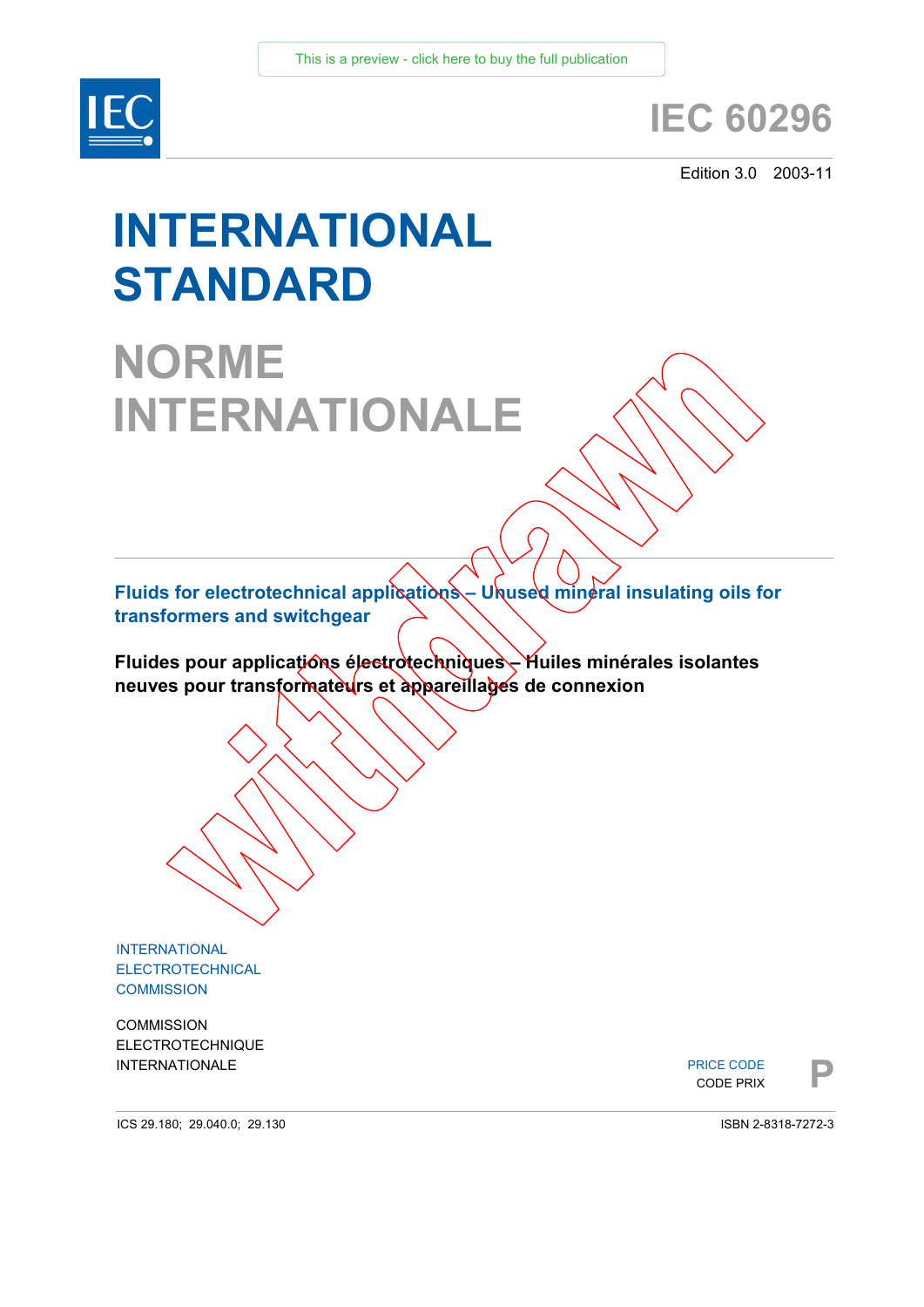### **CONTENTS**

 $-2-$ 

| 1              |      |                                                                                                                                                                                                                                                                         |    |  |  |
|----------------|------|-------------------------------------------------------------------------------------------------------------------------------------------------------------------------------------------------------------------------------------------------------------------------|----|--|--|
| 2              |      |                                                                                                                                                                                                                                                                         |    |  |  |
|                |      |                                                                                                                                                                                                                                                                         |    |  |  |
| 3              |      |                                                                                                                                                                                                                                                                         |    |  |  |
| 4              |      |                                                                                                                                                                                                                                                                         |    |  |  |
|                | 4.1  |                                                                                                                                                                                                                                                                         |    |  |  |
|                | 4.2  |                                                                                                                                                                                                                                                                         |    |  |  |
|                | 4.3  |                                                                                                                                                                                                                                                                         |    |  |  |
|                | 4.4  |                                                                                                                                                                                                                                                                         |    |  |  |
| 5              |      | Classification, identification, general delivery requirements and sampling9                                                                                                                                                                                             |    |  |  |
|                | 5.1  | 4. 9                                                                                                                                                                                                                                                                    |    |  |  |
|                | 5.2  | $\sim$ 10                                                                                                                                                                                                                                                               |    |  |  |
|                | 5.3  |                                                                                                                                                                                                                                                                         |    |  |  |
|                | 5.4  | $\vee$ 10<br>Identification and general delivery requirements).                                                                                                                                                                                                         |    |  |  |
|                | 5.5  | $\left\langle \begin{array}{c} 1 & 0 \\ 0 & 0 \end{array} \right\rangle$                                                                                                                                                                                                |    |  |  |
| 6              |      | Properties, their significance and test methods.                                                                                                                                                                                                                        |    |  |  |
|                | 6.1  |                                                                                                                                                                                                                                                                         |    |  |  |
|                | 6.2  |                                                                                                                                                                                                                                                                         |    |  |  |
|                | 6.3  |                                                                                                                                                                                                                                                                         |    |  |  |
|                | 6.4  |                                                                                                                                                                                                                                                                         |    |  |  |
|                | 6.5  | Dielectric dissipation factor (DDR)                                                                                                                                                                                                                                     |    |  |  |
|                | 6.6  |                                                                                                                                                                                                                                                                         |    |  |  |
|                | 6.7  | <u> 12 maart - Amerikaans Santa Barat (amalin 12 maart - 12 maart - 12 maart - 12 maart - 12 maart - 12 maart - 12 maart - 12 maart - 12 maart - 12 maart - 12 maart - 12 maart - 12 maart - 12 maart - 12 maart - 12 maart - 12</u><br>Acidit $\langle \ldots \rangle$ |    |  |  |
|                | 6.8  |                                                                                                                                                                                                                                                                         |    |  |  |
|                | 6.9  |                                                                                                                                                                                                                                                                         |    |  |  |
|                | 6.10 | Corrosive sulfux                                                                                                                                                                                                                                                        |    |  |  |
|                | 6.11 |                                                                                                                                                                                                                                                                         |    |  |  |
|                |      | 6.12 Oxidation stability                                                                                                                                                                                                                                                | 12 |  |  |
|                |      |                                                                                                                                                                                                                                                                         |    |  |  |
|                |      |                                                                                                                                                                                                                                                                         |    |  |  |
|                |      |                                                                                                                                                                                                                                                                         |    |  |  |
|                |      |                                                                                                                                                                                                                                                                         |    |  |  |
|                |      |                                                                                                                                                                                                                                                                         |    |  |  |
|                |      |                                                                                                                                                                                                                                                                         |    |  |  |
|                |      |                                                                                                                                                                                                                                                                         |    |  |  |
| $\overline{7}$ |      |                                                                                                                                                                                                                                                                         |    |  |  |
|                | 7.1  |                                                                                                                                                                                                                                                                         |    |  |  |
|                | 7.2  |                                                                                                                                                                                                                                                                         |    |  |  |
|                | 7.3  |                                                                                                                                                                                                                                                                         |    |  |  |
|                |      |                                                                                                                                                                                                                                                                         |    |  |  |
|                |      |                                                                                                                                                                                                                                                                         |    |  |  |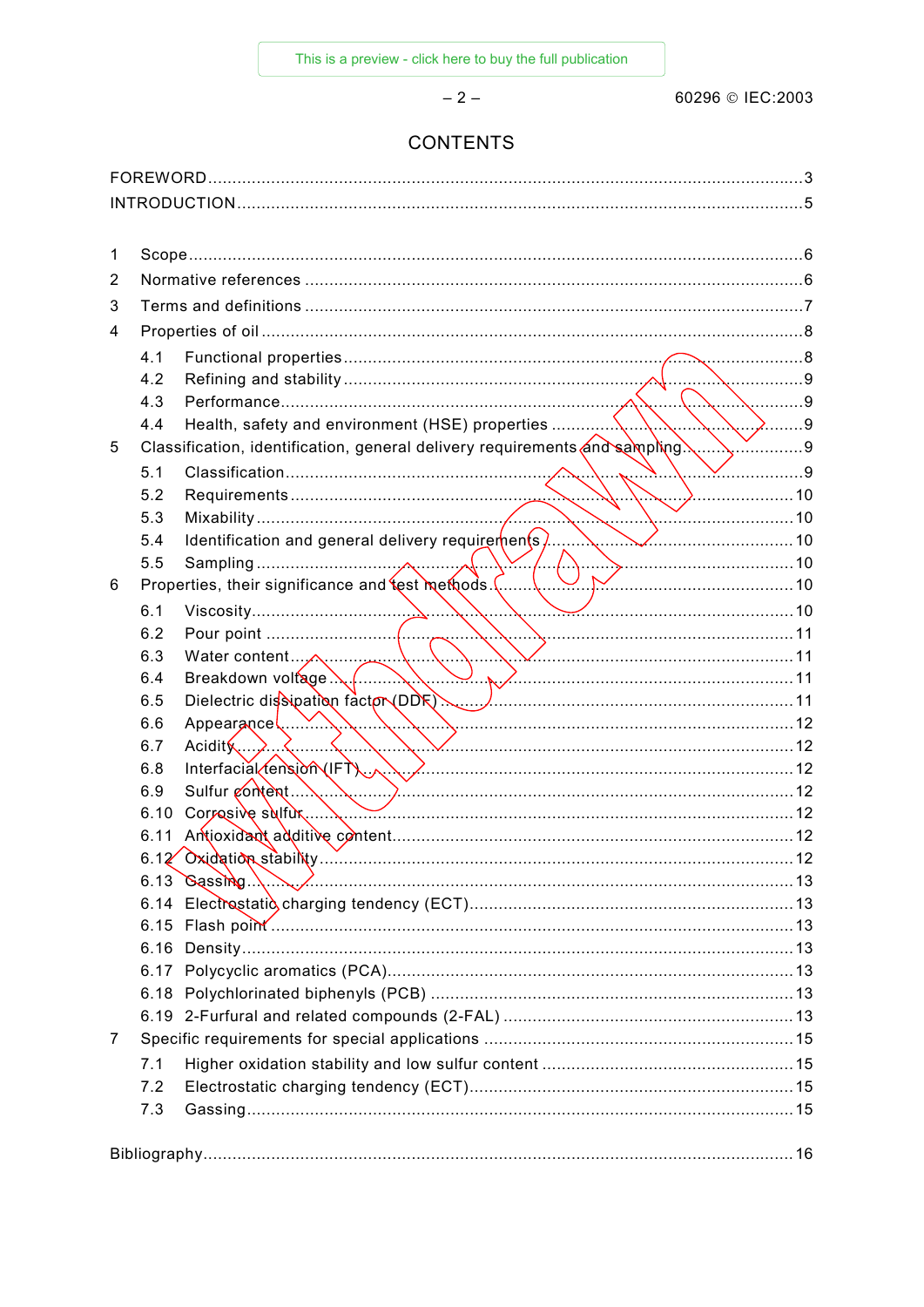$60296$  © IFC:2003 – 3 –

#### INTERNATIONAL ELECTROTECHNICAL COMMISSION  $\frac{1}{2}$

#### **FLUIDS FOR ELECTROTECHNICAL APPLICATIONS –**

#### **UNUSED MINERAL INSULATING OILS FOR TRANSFORMERS AND SWITCHGEAR**

#### FOREWORD

- 1) The International Electrotechnical Commission (IEC) is a worldwide organization for standardization comprising all national electrotechnical committees (IEC National Committees). The object of IEC is to promote international co-operation on all questions concerning standardization in the electrical and electronic fields. To this end and in addition to other activities, IEC publishes International Standards, Technical Specifications, Technical Reports, Publicly Available Specifications (PAS) and Guides (nereafter referred to as "IEC Publication(s)"). Their preparation is entrusted to technical committees; any IEC National Committee interested in the subject dealt with may participate in this preparatory work. International, governmental and nongovernmental organizations liaising with the IEC also participate in this preparation. IEC collaborates closely with the International Organization for Standardization (ISO) in accordance With conditions determined by agreement between the two organizations.
- 2) The formal decisions or agreements of IEC on technical matters express, as nearly as possible, an international consensus of opinion on the relevant subjects since each technical committee has representation from all interested IEC National Committees.
- 3) IEC Publications have the form of recommendations for international use and are accepted by IEC National Committees in that sense. While all reasonable efforts are made to ensure that the technical content of IEC Publications is accurate, IEC cannot be held responsible for the way in which they are used or for any misinterpretation by any end user.
- 4) In order to promote international uniformity, IEC National Committees undertake to apply IEC Publications transparently to the maximum extent possible in their mational and regional publications. Any divergence between any IEC Publication and the corresponding national or regional publication shall be clearly indicated in the latter.
- 5) IEC provides no marking procedure to indicate its approval and cannot be rendered responsible for any equipment declared to be in conformity with an IEC Publication.
- 6) All users should ensure that they have the latest edition of this publication.
- 7) No liability shall attach to IEG or its directors, employees, servants or agents including individual experts and members of its technical committees and IEC National Committees for any personal injury, property damage or other damage of any nature whatsoever, whether direct or indirect, or for costs (including legal fees) and expenses arising out of the publication, use of, or reliance upon, this IEC Publication or any other IEC Publications.
- 8) Attention is drawn to the Normative references cited in this publication. Use of the referenced publications is indispensable for the correct application of this publication.
- 9) Attention is drawn to the possibility that some of the elements of this IEC Publication may be the subject of patent rights. IEC shall not be held responsible for identifying any or all such patent rights.

International Standard IEC 60296 has been prepared by IEC technical committee 10: Fluids for electrotechnical applications.

This third edition cancels and replaces the second edition, published in 1982 and its amendment 1 (1986), and constitutes a technical revision.

Main changes with regard to previous edition include: the three classes of previous edition have been replaced by only two: transformer oil and low temperature switchgear oil, but a new concept, the lowest cold start energizing temperature, has been included; new properties have been added (i.e. charging tendency); values for properties have been revised.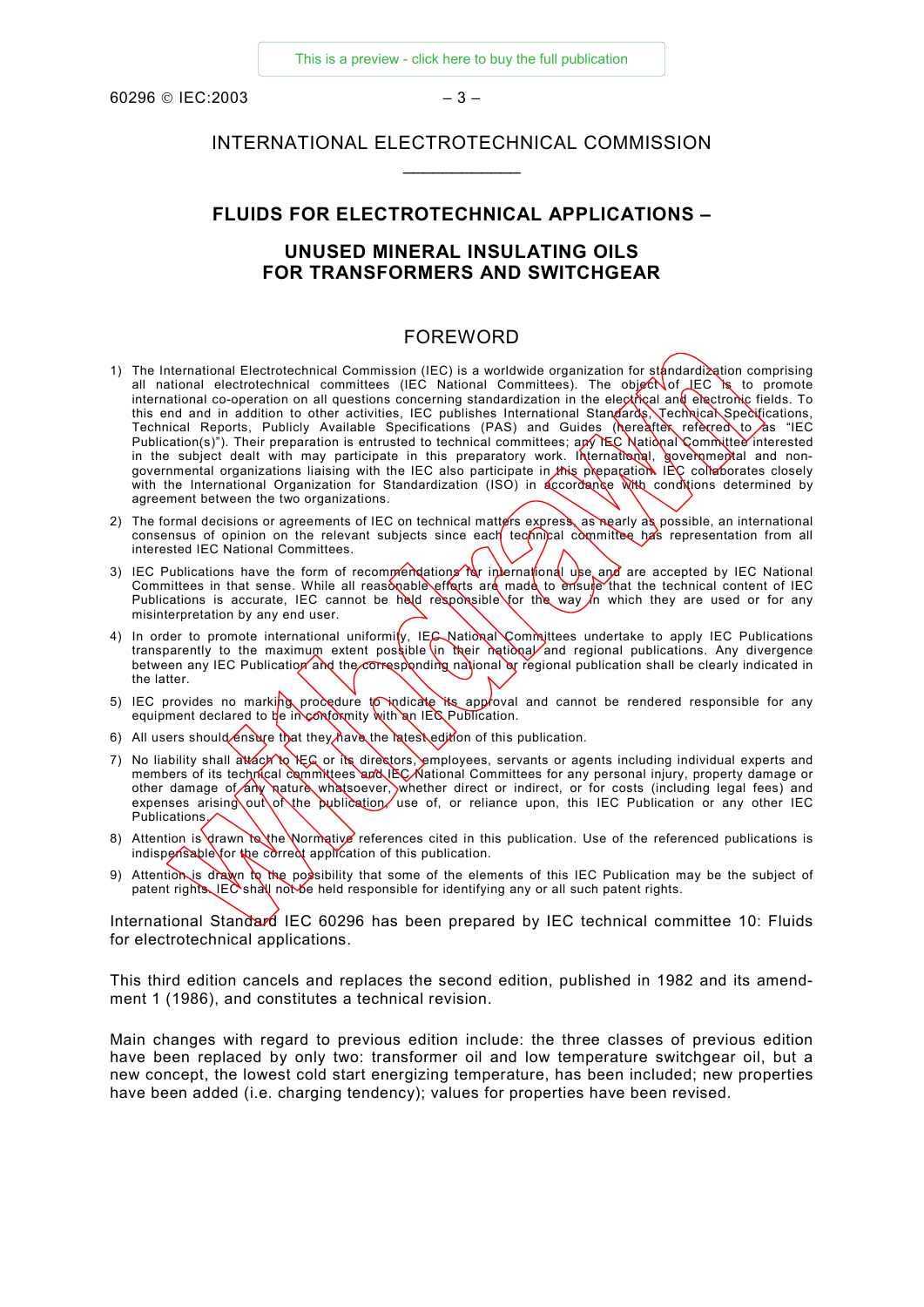– 4 – 60296 © IEC:2003

The text of this standard is based on the following documents:

| <b>FDIS</b> | Report on voting |
|-------------|------------------|
| 10/566/FDIS | 10/569/RVD       |

Full information on the voting for the approval of this standard can be found in the report on voting indicated in the above table.

This publication has been drafted in accordance with the ISO/IEC Directives, Part 2.

The committee has decided that the contents of this publication will remain unchanged until 2008. At this date, the publication will be

- reconfirmed;
- withdrawn;
- replaced by a revised edition, or
- amended.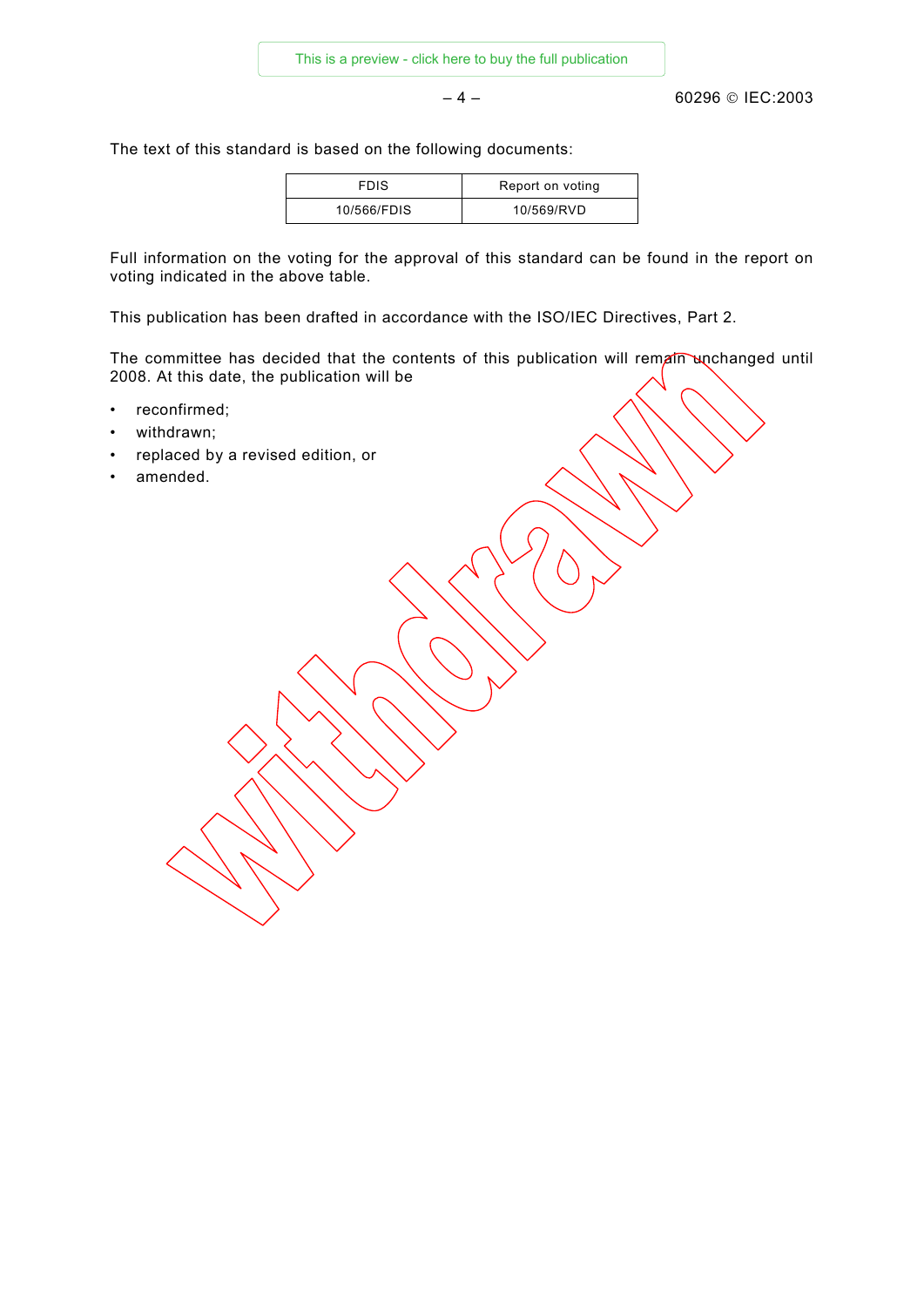<span id="page-4-0"></span> $60296 \odot$  IEC:2003 – 5

#### INTRODUCTION

#### **General caution – Health, safety and environmental protection**

This International Standard does not purport to address all the safety problems associated with its use. It is the responsibility of the user of the standard to establish appropriate health and safety practices and determine the applicability of regulatory limitations prior to use.

The mineral insulating oils which are the subject of this standard should be handled with due regard to personal hygiene. Direct contact with the eyes may cause irritation. In the case of eye contact, irrigation with copious quantities of clean running water should be carried out and medical advice sought. Some of the tests specified in this standard involve the use of processes that could lead to a hazardous situation. Attention is drawn to the relevant standard for quidance.

This standard gives rise to mineral insulating oils, chemicals and used sample containers. The disposal of these items shall be carried out according to the local regulations with regard to the impact on the environment. Every precaution should be taken to prevent release of mineral insulating oil into the environment.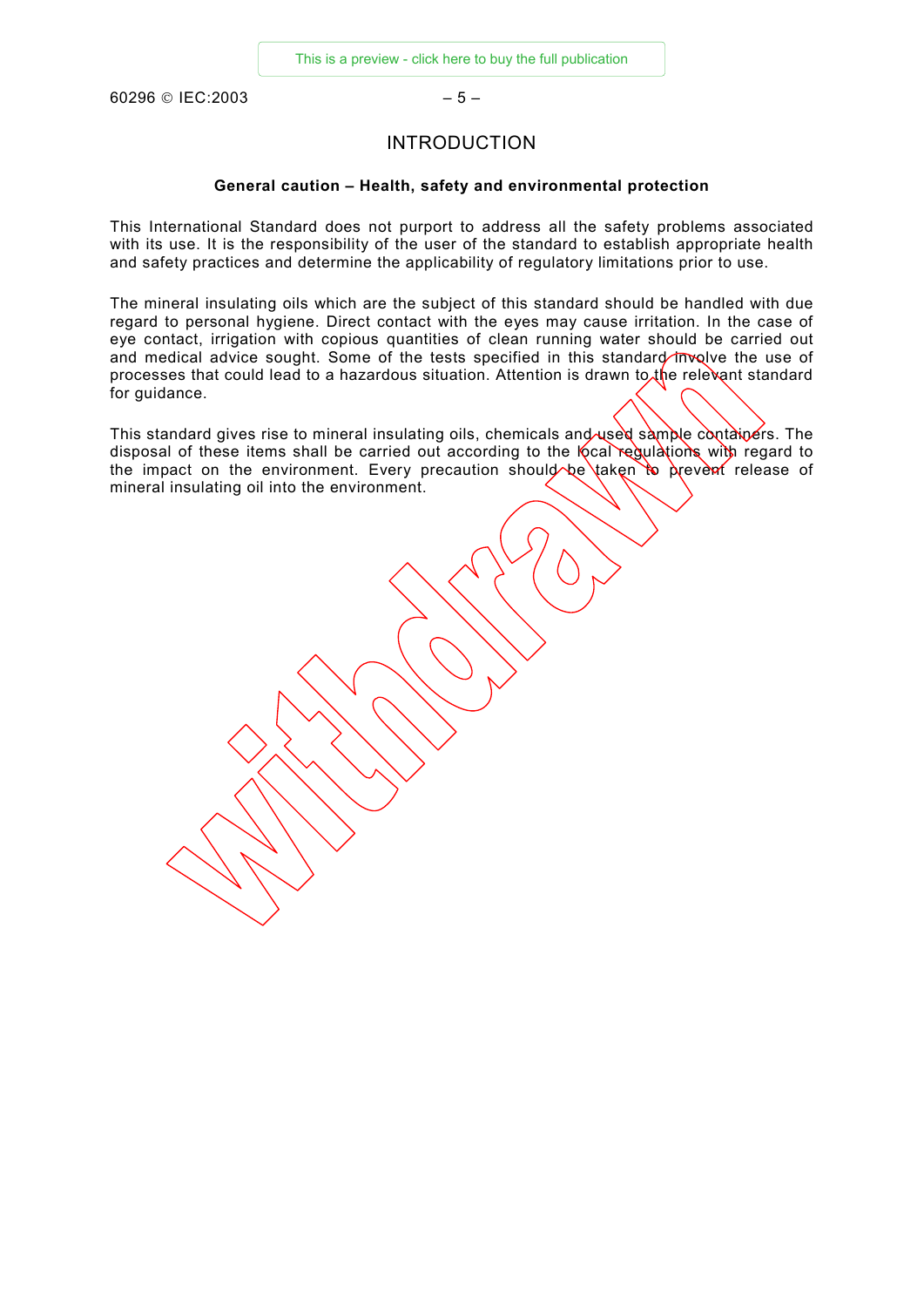#### <span id="page-5-0"></span>**FLUIDS FOR ELECTROTECHNICAL APPLICATIONS –**

#### **UNUSED MINERAL INSULATING OILS FOR TRANSFORMERS AND SWITCHGEAR**

#### **1 Scope**

This International Standard covers specifications and test methods for unused mineral insulating oils. It applies to oil delivered to the agreed point and time of  $\frac{d}{dt}$  delivery, intended for use in transformers, switchgear and similar electrical equipment in which oil is required as an insulant and for heat transfer. These oils are obtained by distillation and refining of crude petroleum.

Oils with and without additives are both within the scope of this standard.

This standard is applicable only to unused mineral insulating oils.

Reclaimed oils are beyond the scope of this standard.

This standard does not apply to mineral oils used as impregnants in cables or capacitors.

NOTE Mineral insulating oils complying with the requirements of this standard, of the same class and containing no additives (see 3.4), are considered to be compatible with one another and can be mixed in any proportion. This does not apply to oils containing additives. Where the user wishes to mix such oils, a check is recommended to be made to ensure that the mixture meets the requirements of this standard.

#### **2 Normative references**

The following referenced documents are indispensable for the application of this document. For dated references, only the edition cited applies. For undated references, the latest edition of the referenced document (including any amendments) applies.

IEC 60076-2, *Power transformers – Part 2: Temperature rise*

IEC 60156, *Insulating liquids – Determination of the breakdown voltage at power frequency – Test method* 

IEC 60247, *Measurement of relative permittivity, dielectric dissipation factor and d.c. resistivity of insulating liquids*

IEC 60422, *Supervision and maintenance guide for mineral insulating oils in electrical equipment*

IEC 60475, *Method of sampling liquid dielectrics*

IEC 60628, *Gassing of insulating liquids under electrical stress and ionization*

IEC 60666, *Detection and determination of specified anti-oxidant additives in insulating oils* 

IEC 60814, *Insulating liquids – Oil-impregnated paper and pressboard – Determination of water by automatic coulometric Karl Fischer titration*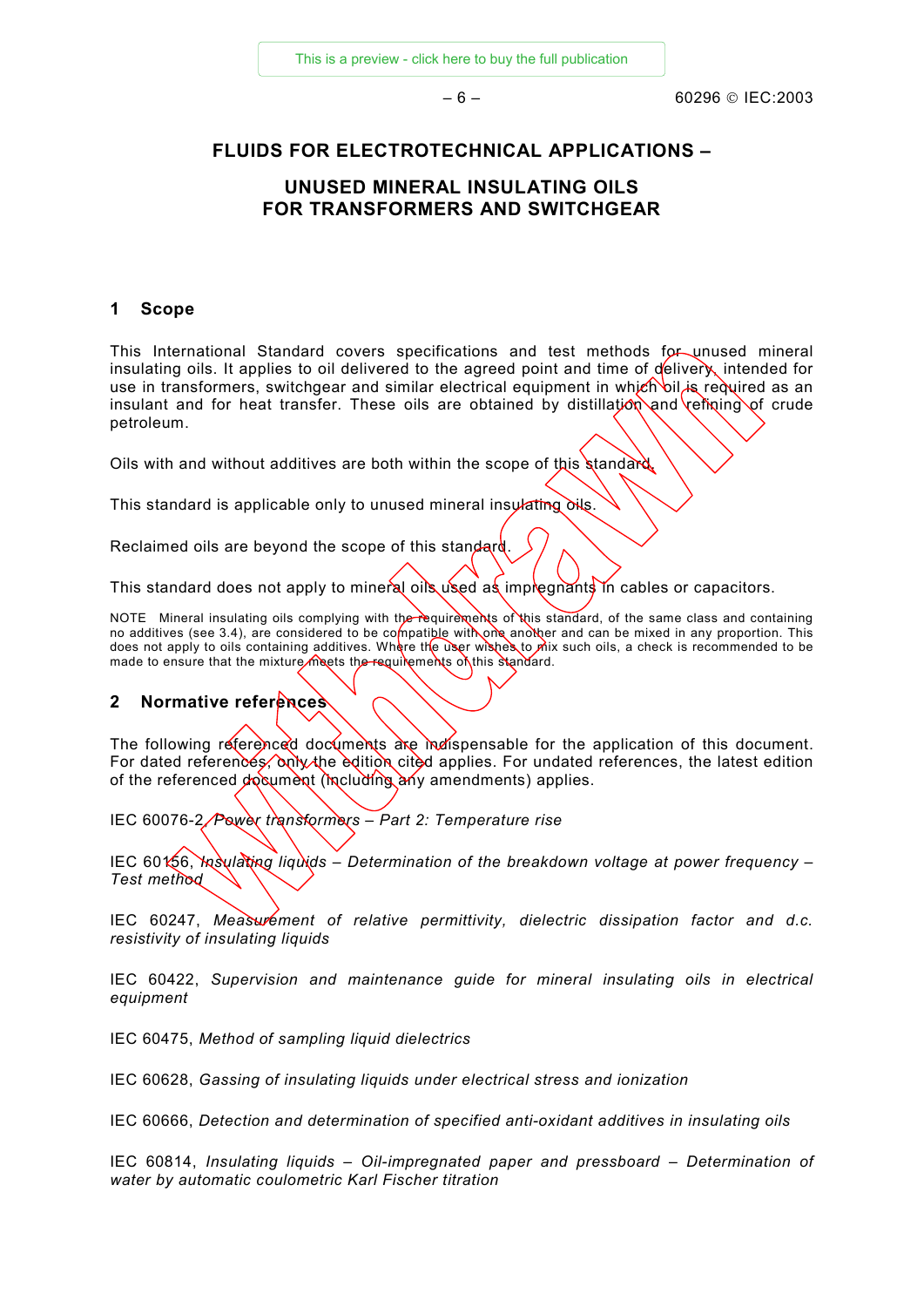<span id="page-6-0"></span> $60296 \odot$  IEC:2003 – 7 –

IEC 61125, *Unused hydrocarbon based insulating liquids – Test methods for evaluating the oxidation stability*

IEC 61198, *Mineral insulating oils – Methods for the determination of 2-furfural and related compounds*

IEC 61619, *Insulating liquids – Contamination by polychlorinated biphenyls (PCBs) – Method of determination by capillary column gas chromatography* 

IEC 61620, *Insulating liquids – Determination of the dielectric dissipation factor by measurement of the conductance and capacitance – Test method* 

IEC 61868, *Mineral insulating oils – Determination of kinematic viscosity at very low temperatures* 

IEC 62021-1, *Insulating liquids – Determination of acidity – Part 1: Automatic potentiometric titration* 

ISO 2719, *Determination of flash point – Pensky-Martens closed cup method* 

ISO 3016, *Petroleum products – Determination of pour point*

 $\mathbf{v}$  this document, the following definitions apply

 $\sim$  1  $\sim$ 

ISO 3104, *Petroleum products – Transparent and opaque liquids – Determination of kinematic viscosity and calculation of dynamic viscosity*

ISO 3675, *Crude petroleum and liquid petroleum products – Laboratory determination of density – Hydrometer method* 

ISO 6295, *Petroleum products – Mineral oils – Determination of interfacial tension of oil against water – Ring method*

ISO 12185, *Crude petroleum and petroleum products – Determination of density – Oscillating U-tube method*

ISO 14596, *Petroleum products – Determination of sulfur content – Wavelength-dispersive X-ray fluorescence spectrometry*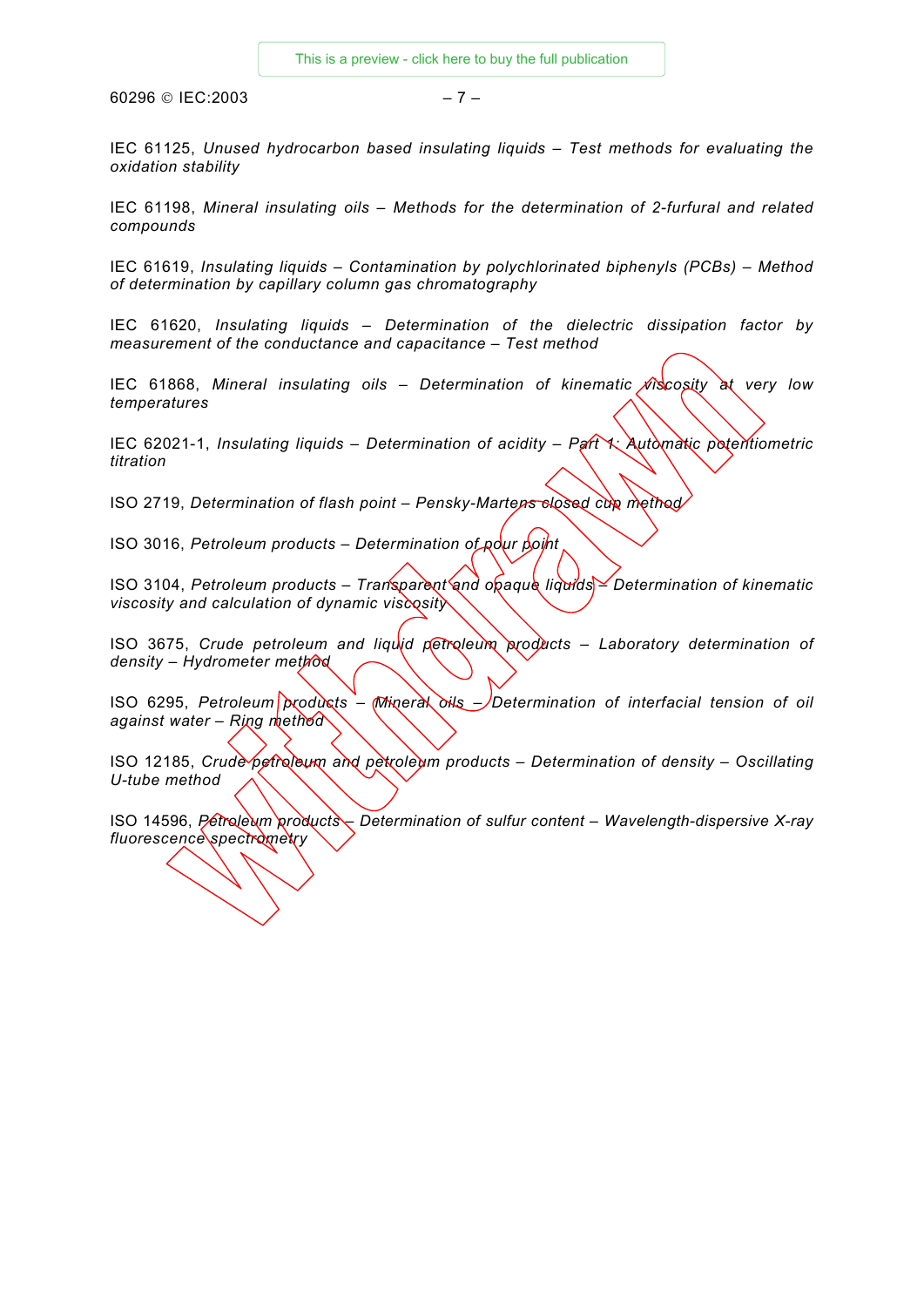$-18-$ 

#### SOMMAIRE

| 1 |      |                                                                                                                                                                                                                                |    |  |  |  |  |
|---|------|--------------------------------------------------------------------------------------------------------------------------------------------------------------------------------------------------------------------------------|----|--|--|--|--|
| 2 |      |                                                                                                                                                                                                                                |    |  |  |  |  |
|   |      |                                                                                                                                                                                                                                |    |  |  |  |  |
| 3 |      |                                                                                                                                                                                                                                |    |  |  |  |  |
| 4 |      |                                                                                                                                                                                                                                |    |  |  |  |  |
|   | 4.1  |                                                                                                                                                                                                                                |    |  |  |  |  |
|   | 4.2  |                                                                                                                                                                                                                                |    |  |  |  |  |
|   | 4.3  | $\frac{1}{2}$ 25                                                                                                                                                                                                               |    |  |  |  |  |
|   | 4.4  | Propriétés liées à l'hygiène, à la sécurité et à l'environnement (HSE) \\mind{\mind{\mind{\mind{\mind{\mind{\mind{\mind{\mind{\mind{\mind{\mind{\mind{\mind{\mind{\mind{\mind{\mind{\mind{\mind{\mind{\mind{\mind{\mind{\mind{ |    |  |  |  |  |
| 5 |      | Classification, identification, exigences générales de livraison et d'échantillonnage 25                                                                                                                                       |    |  |  |  |  |
|   | 5.1  | . <sup>.</sup> 25                                                                                                                                                                                                              |    |  |  |  |  |
|   | 5.2  |                                                                                                                                                                                                                                |    |  |  |  |  |
|   | 5.3  |                                                                                                                                                                                                                                |    |  |  |  |  |
|   | 5.4  | $\sqrt{26}$<br>Identification et exigences générales à la luvra (son.                                                                                                                                                          |    |  |  |  |  |
|   | 5.5  | $/$ $/$ $\sim$                                                                                                                                                                                                                 |    |  |  |  |  |
| 6 |      | Propriétés, leur signification et méthodes d'essai.                                                                                                                                                                            |    |  |  |  |  |
|   | 6.1  |                                                                                                                                                                                                                                |    |  |  |  |  |
|   | 6.2  |                                                                                                                                                                                                                                |    |  |  |  |  |
|   | 6.3  | NN                                                                                                                                                                                                                             |    |  |  |  |  |
|   | 6.4  | Tension de claquage<br>$\sim$ 27                                                                                                                                                                                               |    |  |  |  |  |
|   | 6.5  |                                                                                                                                                                                                                                |    |  |  |  |  |
|   | 6.6  | Aspect <sub>A</sub>                                                                                                                                                                                                            |    |  |  |  |  |
|   | 6.7  | Acidits $\langle \ldots \rangle$                                                                                                                                                                                               |    |  |  |  |  |
|   | 6.8  | Tension interfactale (TH) 7. Annumerical communities and the 28                                                                                                                                                                |    |  |  |  |  |
|   | 6.9  | Teneur en soufre 28                                                                                                                                                                                                            |    |  |  |  |  |
|   | 6.10 | Source corrosity                                                                                                                                                                                                               |    |  |  |  |  |
|   | 6.11 |                                                                                                                                                                                                                                |    |  |  |  |  |
|   |      | 6.12 Stabilite a l'oxydation                                                                                                                                                                                                   | 28 |  |  |  |  |
|   |      |                                                                                                                                                                                                                                |    |  |  |  |  |
|   | 6.14 |                                                                                                                                                                                                                                |    |  |  |  |  |
|   |      |                                                                                                                                                                                                                                |    |  |  |  |  |
|   | 6.16 |                                                                                                                                                                                                                                |    |  |  |  |  |
|   |      |                                                                                                                                                                                                                                |    |  |  |  |  |
|   |      |                                                                                                                                                                                                                                |    |  |  |  |  |
|   |      |                                                                                                                                                                                                                                |    |  |  |  |  |
| 7 |      |                                                                                                                                                                                                                                |    |  |  |  |  |
|   | 7.1  |                                                                                                                                                                                                                                |    |  |  |  |  |
|   | 7.2  |                                                                                                                                                                                                                                |    |  |  |  |  |
|   | 7.3  |                                                                                                                                                                                                                                |    |  |  |  |  |
|   |      |                                                                                                                                                                                                                                |    |  |  |  |  |
|   |      |                                                                                                                                                                                                                                |    |  |  |  |  |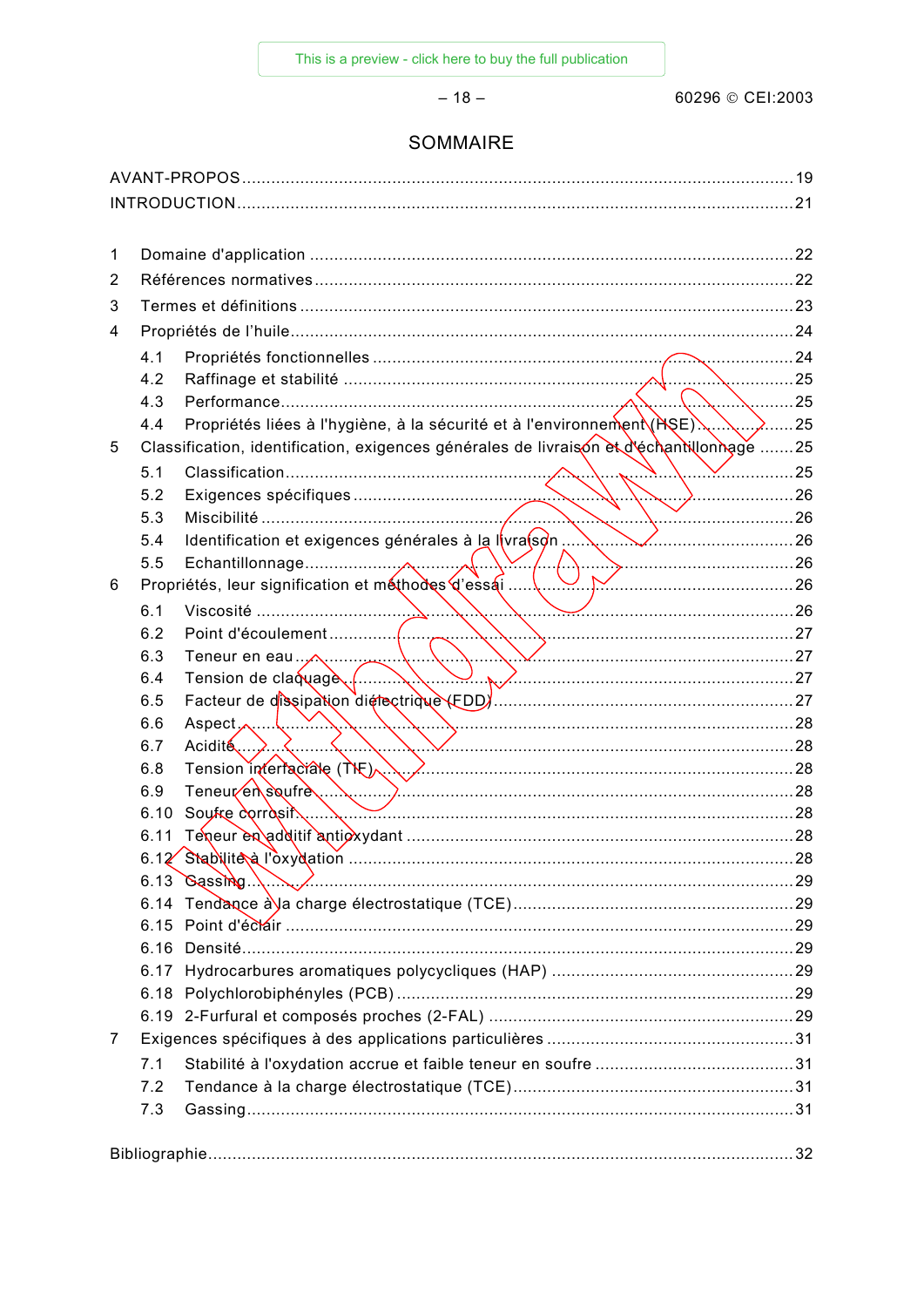60296 © CEI:2003 – 19 –

#### COMMISSION ÉLECTROTECHNIQUE INTERNATIONALE  $\frac{1}{2}$

#### **FLUIDES POUR APPLICATIONS ÉLECTROTECHNIQUES –**

#### **HUILES MINÉRALES ISOLANTES NEUVES POUR TRANSFORMATEURS ET APPAREILLAGES DE CONNEXION**

#### AVANT-PROPOS

- 1) La Commission Electrotechnique Internationale (CEI) est une organisation mondiale de normalisation composée de l'ensemble des comités électrotechniques nationaux (Comités nationaux de la CEI). La CEI a pour objet de favoriser la coopération internationale pour toutes les questions de normalisation dans les domaines de l'électricité et de l'électronique. A cet effet, la CEI – entre autres activités – publie des Normes internationales, des Spécifications techniques, des Rapports techniques, des Spécifications accessibles au public (PAS) et des Guides (ci-après dénommés "Publication(s) de la CEI"). Leur élaboration est confiée à des comités d'études, aux travaux desquels tout Comité national intéressé par le sujet traité peut participer. Les organisations internationales, gouvernementales et non gouvernementales, en liaison avec la CEI, participent également aux travaux. La CEI collabore étroitement avec l'Organisation Internationale de Normalisation (ISO), selon des conditions fixées par accord entre les deux organisations.
- 2) Les décisions ou accords officiels de la CEI concernant les questions techniques représentent, dans la mesure du possible, un accord international sur les sujets étudiés, étan Opnné que les Comités nationaux de la CEI intéressés sont représentés dans chaque comité d'études.
- 3) Les Publications de la CEI se présentent  $\sinh \theta$  la forme de recommandations internationales et sont agréées comme telles par les Comités nationaux de la CEI. Lous les efforts raisonnables sont entrepris afin que la CEI s'assure de l'exactitude du contenu technique de ses qublications; la CEI ne peut pas être tenue responsable de l'éventuelle mauvaise utilisation ou interprétation qui en est faite par un quelconque utilisateur final.
- 4) Dans le but d'encourager l'uniformité internationale, les Comités nationaux de la CEI s'engagent, dans toute la mesure possible, à appliquer de façon transparente les Publications de la CEI dans leurs publications nationales et régionales. Joutes divergences entre toutes Publications de la CEI et toutes publications nationales ou régionales convespondantes doivent être indiquées en termes clairs dans ces dernières.
- 5) La CEI n'a prévu audune procédure de marquage valant indication d'approbation et n'engage pas sa responsabilité pour les équipements déclarés conformes à une de ses Publications.
- 6) Tous les utilisateurs doivent s'assure qu'ils sont en possession de la dernière édition de cette publication.
- 7) Aucune responsabilité ne doit être imputée à la CEI, à ses administrateurs, employés, auxiliaires ou mandataires, y compris ses experts particuliers et les membres de ses comités d'études et des Comités nationaux de la CEI, pour tout préjudice causé en cas de dommages corporels et matériels, ou de tout autre dommage de quélque nature que ce soit, directe ou indirecte, ou pour supporter les coûts (y compris les frais de justice) et les dépenses découlant de la publication ou de l'utilisation de cette Publication de la CEI ou de toute autre *Publication* de la CEI, ou au crédit qui lui est accordé.
- 8) L'attention est attirée sur les références normatives citées dans cette publication. L'utilisation de publications référencées est obligatoire pour une application correcte de la présente publication.
- 9) L'attention est attirée sur le fait que certains des éléments de la présente Publication de la CEI peuvent faire l'objet de droits de propriété intellectuelle ou de droits analogues. La CEI ne saurait être tenue pour responsable de ne pas avoir identifié de tels droits de propriété et de ne pas avoir signalé leur existence.

La Norme internationale CEI 60296 a été établie par le comité d'études 10 de la CEI: Fluides pour applications électrotechniques.

Cette troisième édition annule et remplace la deuxième édition parue en 1982, et son amendement 1 (1986) et constitue une révision technique.

Les principales modifications par rapport à l'édition précédente concernent les trois classes qui ont été remplacées par deux classes seulement: huile pour transformateur et huile pour appareillage de connexion basse température. Un nouveau concept, la température minimale de démarrage en puissance, a été introduit; de nouvelles propriétés ont été ajoutées (par exemple la tendance à la charge); et les valeurs concernant les propriétés ont été révisées.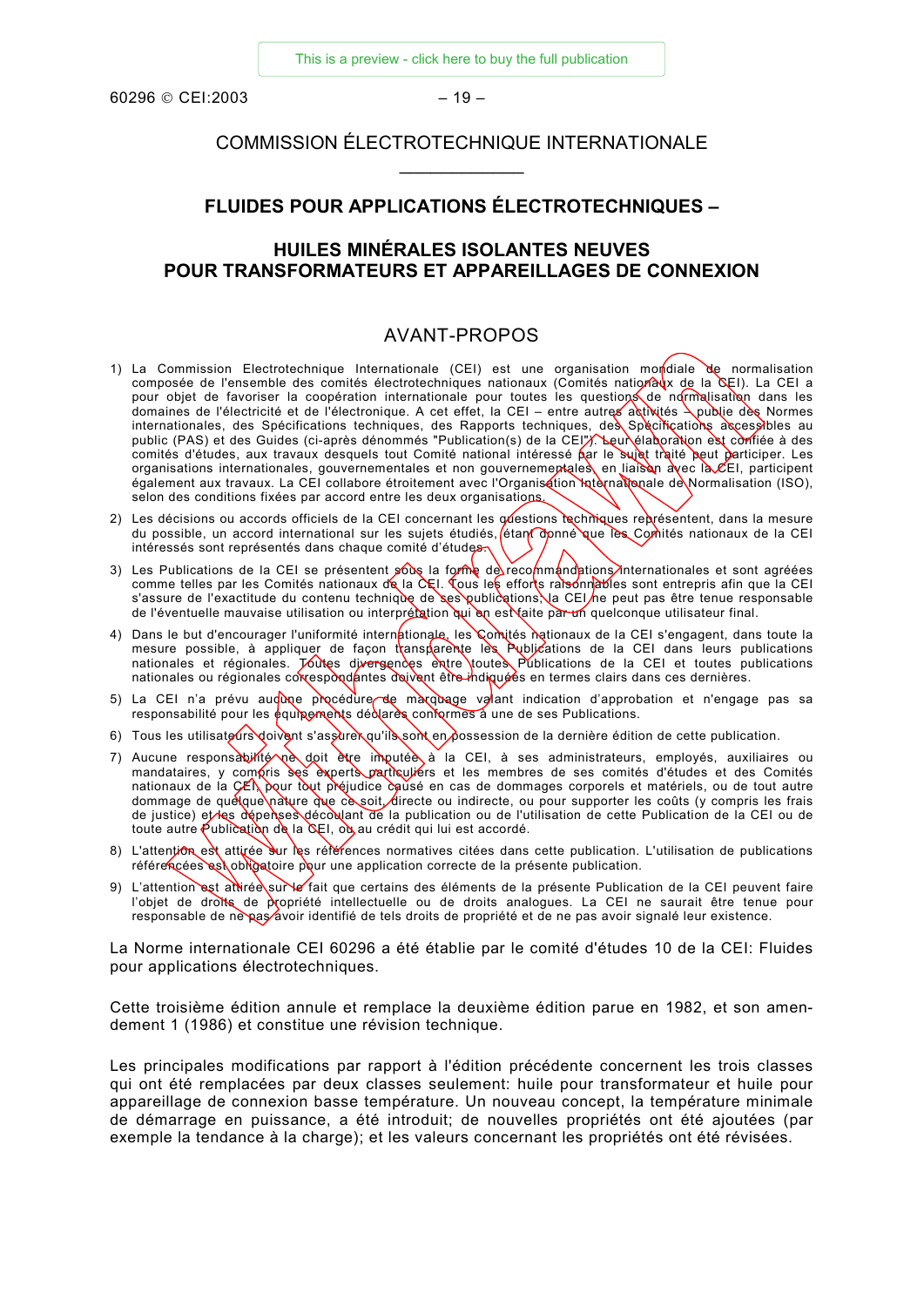– 20 – 60296 © CEI:2003

Le texte de cette norme est issu des documents suivants:

| <b>FDIS</b> | Rapport de vote |
|-------------|-----------------|
| 10/566/FDIS | 10/569/RVD      |

Le rapport de vote indiqué dans le tableau ci-dessus donne toute information sur le vote ayant abouti à l'approbation de cette norme.

Cette publication a été rédigée selon les Directives ISO/CEI, Partie 2.

Le comité a décidé que le contenu de cette publication ne sera pas modifié avant 2008. A cette date, la publication sera:

- reconduite;
- supprimée;
- remplacée par une révision révisée, ou
- amendée.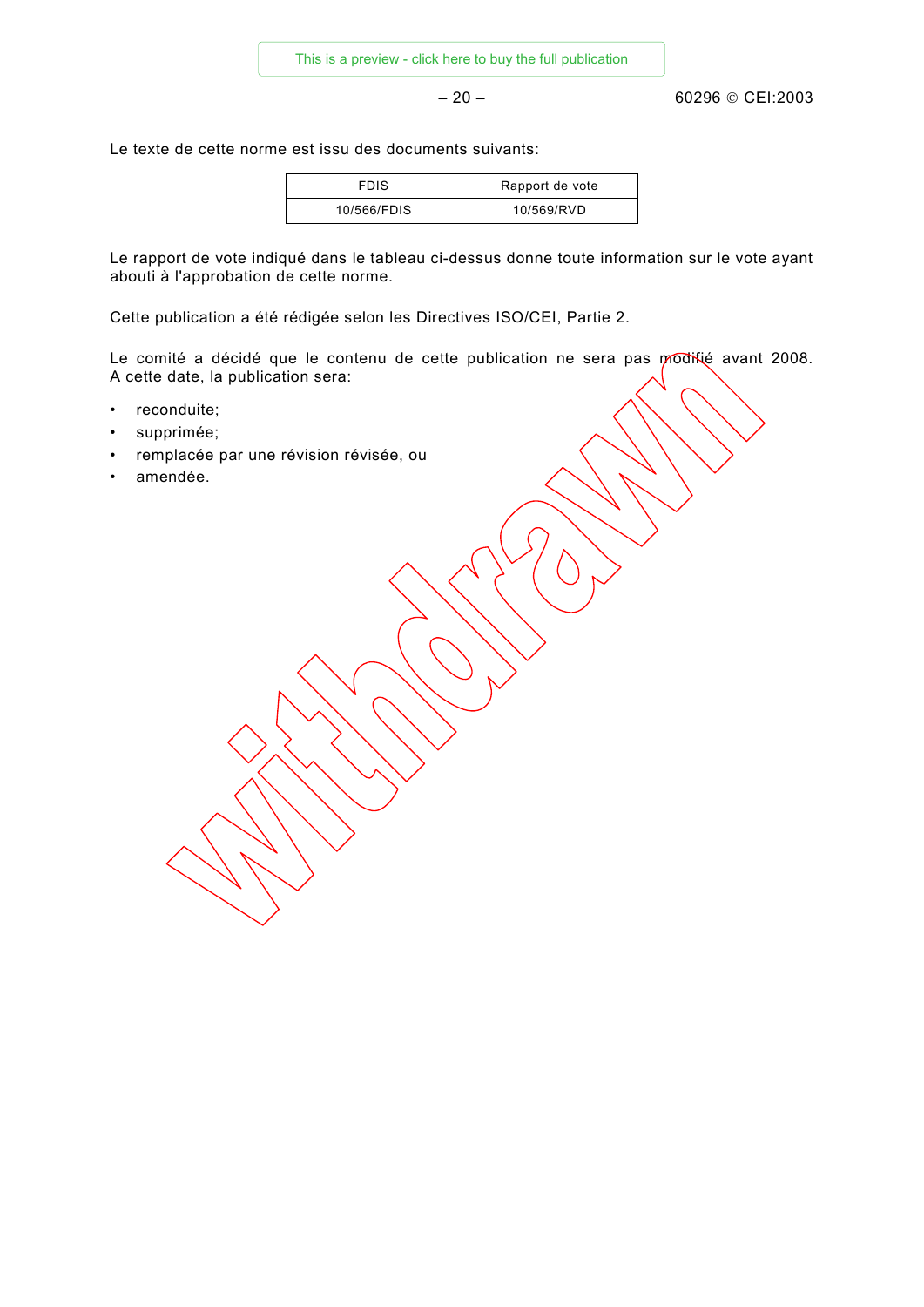<span id="page-10-0"></span> $60296$  © CFI:2003 – 21 –

#### INTRODUCTION

#### **Précautions générales – Protection de la santé, de la sécurité et de l'environnement**

Cette Norme Internationale ne vise pas à répondre à tous les problèmes de sécurité liés à son utilisation. L'utilisateur de cette norme a la responsabilité de mettre en place les pratiques d'hygiène et de sécurité adéquates, et de vérifier avant utilisation si des contraintes réglementaires s'appliquent.

Il convient que les huiles minérales isolantes dont traite cette norme soient manipulées en respectant l'hygiène personnelle. Le contact direct avec les yeux peut provoquer une irritation. En cas de contact oculaire, il est recommandé d'appliquer un copieux lavage à l'eau courante propre, et de demander un avis médical. Certains des essais spécifiés dans cette norme impliquent des opérations pouvant conduire à une situation dangereuse. Les recommandations des normes correspondantes seront prises en compte.

Ces dispositions concernent les huiles minérales isolantes, les produits chimiques et les récipients d'échantillons usagés. Leur élimination doit se faire selon les réglementations locales en fonction de leur effet sur l'environnement. Il convient de prendre toutes les précautions afin d'empêcher un déversement d'huile minérale isolante dans l'environnement.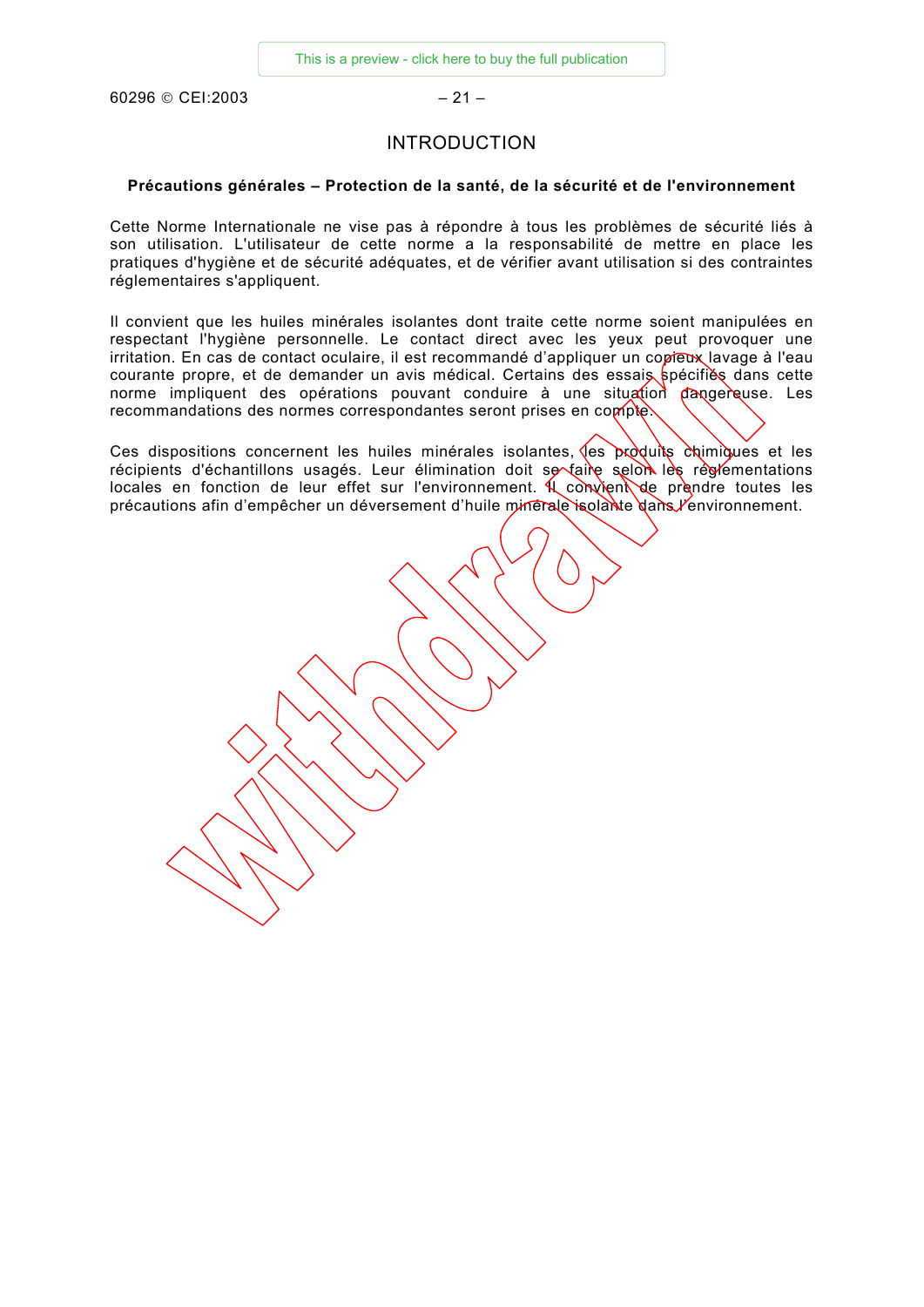#### <span id="page-11-0"></span>**FLUIDES POUR APPLICATIONS ÉLECTROTECHNIQUES –**

#### **HUILES MINÉRALES ISOLANTES NEUVES POUR TRANSFORMATEURS ET APPAREILLAGES DE CONNEXION**

#### **1 Domaine d'application**

La présente Norme internationale concerne les spécifications et méthodes d'essais des huiles minérales isolantes neuves. Elle s'applique à l'huile livrée en lieu et temps convenus, destinée à l'utilisation dans les transformateurs, interrupteurs et matériels électriques semplables où l'huile est nécessaire comme fluide isolant et caloporteur. Ces huiles proviennent de la distillation et du raffinage de pétrole brut.

Cette norme s'applique aux huiles avec ou sans additifs.

Cette norme ne s'applique qu'aux huiles minérales isolantes neuves

Les huiles régénérées sont hors du champ de cette norme.

Cette norme ne concerne pas les huiles minérales utilisées pour imprégner les câbles ou les condensateurs.

NOTE Les huiles minérales isolantes satisfais ant aux exigences de cette norme, de même classe et sans additifs (voir 3.4), sont considérées comme mutuellement compatibles et miscibles en toute proportion. Cela ne s'applique pas aux huiles additivées. Lorsque l'attilisateur souhaite mélanger de telles huiles, une vérification est recommandée pour s'assurer de la cònformité du mélange à cette⁄norme.

#### **2 Références normatives**

Les documents de référence suivants sont indispensables pour l'application du présent document. Pour les références datées, seule l'édition citée s'applique. Pour les références non datées, la dernière édition du document de référence s'applique (y compris les éventuels amendements)

CEI 60076-2, *Transformateurs de puissance – Partie 2: Echauffement*

CEI 60156, *Isolants liquides – Détermination de la tension de claquage à fréquence industrielle – Méthode* d'*essai* 

CEI 60247, *Mesure de la permittivité relative, du facteur de dissipation diélectrique et de la résistivité (en courant continu) des liquides isolants*

CEI 60422, *Guide de maintenance et de surveillance des huiles minérales isolantes en service dans les matériels électriques*

CEI 60475, *Méthode d'échantillonnage des diélectriques liquides*

CEI 60628, *Gassing des isolants liquides sous contrainte électrique et ionisation*

CEI 60666, *Détection et dosage d'additifs antioxydants spécifiques présents dans les huiles isolantes* 

CEI 60814, *Isolants liquides – Cartons et papiers imprégnés d'huile – Détermination de la teneur en eau par titrage coulométrique de Karl Fischer automatique*